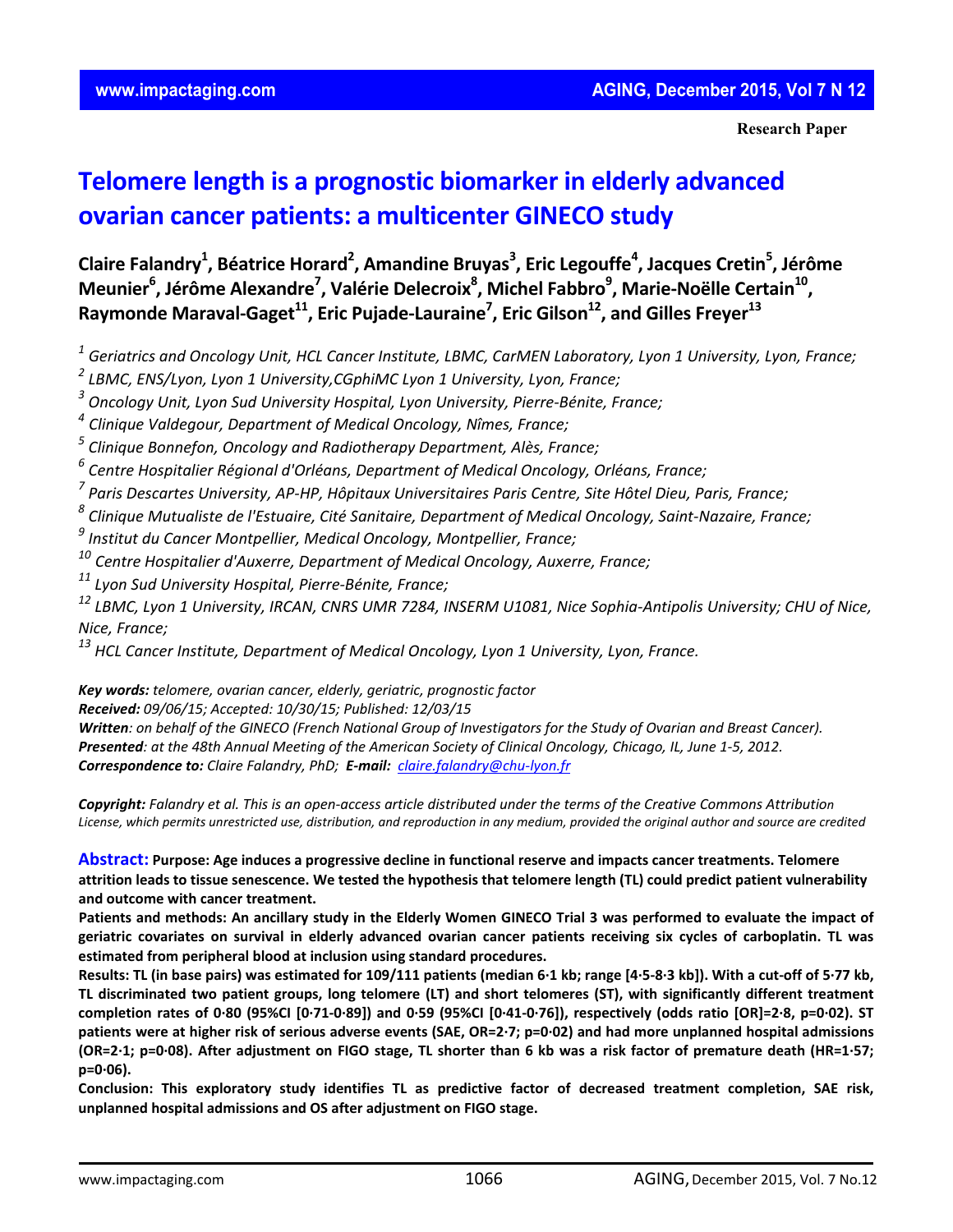## **INTRODUCTION**

Aging is associated with a progressive decline in the functional reserve of multiple organ systems [1]. Given that the process of aging is heterogeneous, this decline should ideally be assessed individually and care of an elderly person adapted accordingly rather than solely on the basis of chronological age. Such assessments are currently entirely clinical, based on a geriatric evaluation.

During normal ageing, the gradual loss of telomeric DNA in dividing somatic cells contributes to replicative senescence [2]. Importantly, this telomere length dynamics plays an important signaling role in determining cell fate during aging and cancer [3]. There is growing evidence linking pathologic aging to telomere shortening in prospective studies recruiting elderly patients, although there is some controversy associated with this research. Patients with shorter telomeres tend to develop more functional disabilities [4], have increased cognitive loss [5], higher cardiovascular morbidity [6], more degenerative diseases [7] and higher mortality [8].

In an oncologic context, the impact of aging on a patient's survival is challenged by the nature of the tumor itself, which in turn means a differential impact of geriatric covariates on overall survival (OS). In 1997, the French National Group of Investigators for the Study of Ovarian and Breast Cancer (GINECO) established a research program focused on the treatment of ovarian cancer in elderly women. The feasibility of carboplatin-cyclophosphamide and standard carboplatin AUC5-paclitaxel protocols in patients over 70 years of age was demonstrated in two studies [9,10], with treatment completion rates of 76% and 68% respectively [10]. A multivariate analysis performed in a non-randomized retrospective review of these trials reported a significant negative impact of various geriatric covariates on survival [10]. A prospective trial, the Elderly Woman GINECO Trial 3, was thus initiated to evaluate the impact of geriatric covariates on survival in elderly patients with advanced ovarian cancer treated with six cycles of carboplatin AUC5. A geriatric vulnerability score (GVS) was developed which segregates patients into two groups with significantly different outcomes in terms of treatment completion rates and risk of treatment toxicities (serious and severe adverse events, unplanned hospital admissions, [11]).

An ancillary study was envisaged in the original design of the GINECO Trial 3 with a working hypothesis that telomere biology influences patients' future outcomes and may correlate with a clinical geriatric assessment.

The results reported here pinpoint an association between short TL, treatment tolerance and completion in ovarian cancer patients.

## **RESULTS**

## **An overall decrease in telomere length with age in the patient cohort used in this study**

Duplicate telomere length (TL) distribution measurements were performed on blood samples from 109 of the 111 patients included between August 2007 and January 2010. Patient characteristics and outcome of the geriatric assessment are shown in Table 1. Median follow-up was  $16.4$  months (range  $0.2-49.6$ ).

TL ranged from  $4.52$  to  $8.33$  kilobases (kb) with a mean of 6·05 kb (SD 0·71 kb). A weak inverted linear correlation with age was demonstrated, with every 1 year increase in age associated with a 26-base pair decrease in mean TL, with a  $\mathbb{R}^2$  ratio of 0.0341 (Figure 1).

## **Longer TL in patients that completed their treatment and exhibited a better tolerance**

Since treatment completion is considered a meaningful short-term marker of patient outcome, we analyzed for a possible correlation between TL distribution and the fact that patients completed their treatment. In order to analyze variations in the non-gaussian distributions of human TL, we segregated the patients according to TL quartiles (Table 2). Patients with telomeres longer than 6·54 kb had a 52% higher chance of treatment completion than those with telomeres shorter than 5·77 kb (95%CI: 1·00-2·32, *P*=0·04). Thus, we can identify two groups of patients with different treatment completion rates according to their TL distribution: 80% (95%CI: 71% to 89%) in the group with telomeres longer than 5·77 kb (LT group) versus 59% (95%CI: 41% to 76%) in the group with shorter telomeres (ST group, *P*=0·02).

Using the same cut-off of  $5.77$  kb, TL segregates the same two groups (i.e., ST vs LT) as having different outcomes in terms of tolerance. Serious adverse events were significantly more frequent in the ST group, with an odds ratio of  $2.7$  ( $P=0.02$ ). Unplanned hospital admissions and grade 3-4 non-hematological toxicity also tended to be more frequent (Table 3). No significant difference between TL groups could be identified in terms of hematological toxicity, however blood cell counts were only routinely evaluated 1 day prior to chemotherapy.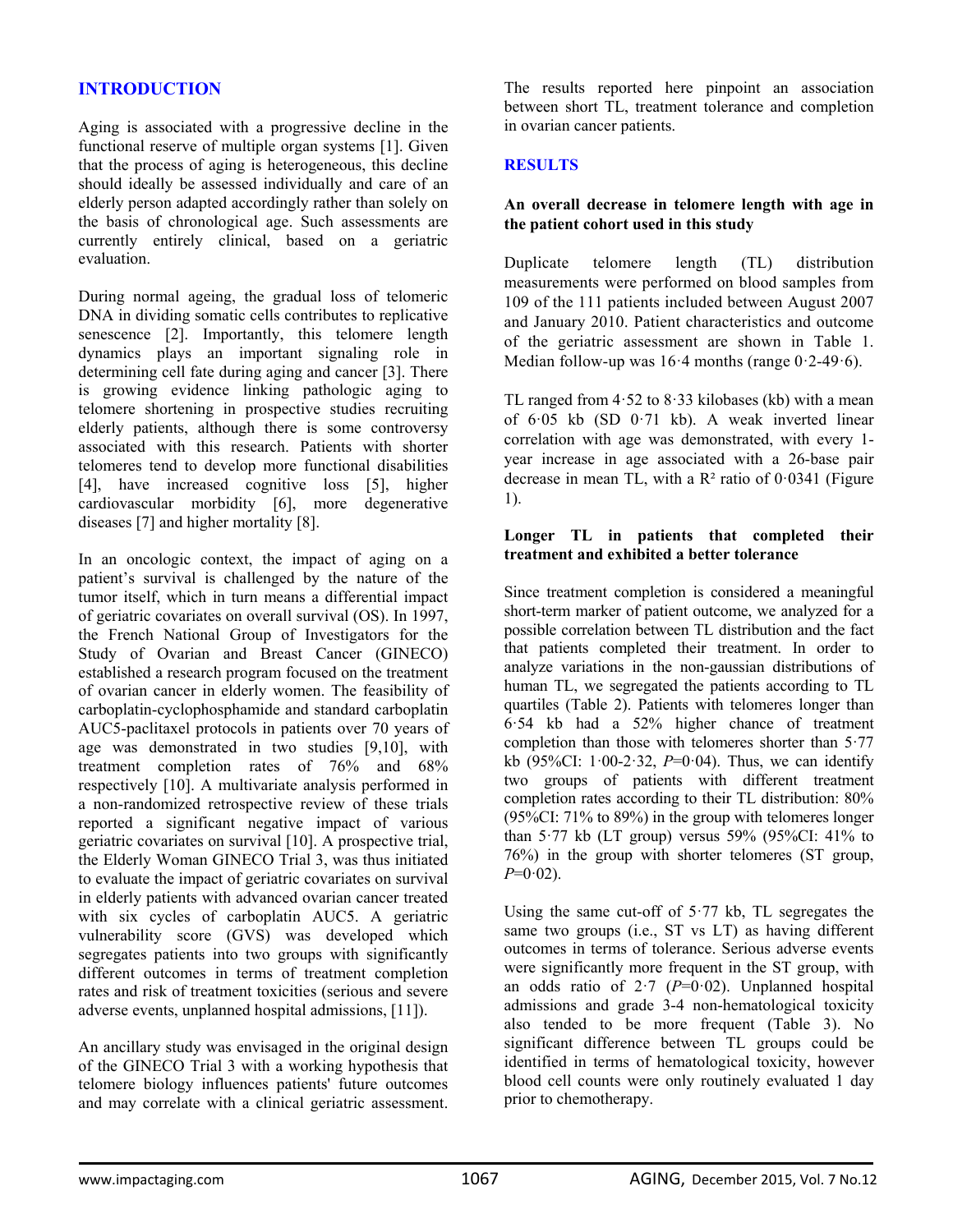

**Figure 1. Telomere length repartition according to age.**



**Figure 2. Overall survival by TL groups, adjusted for FIGO stage.**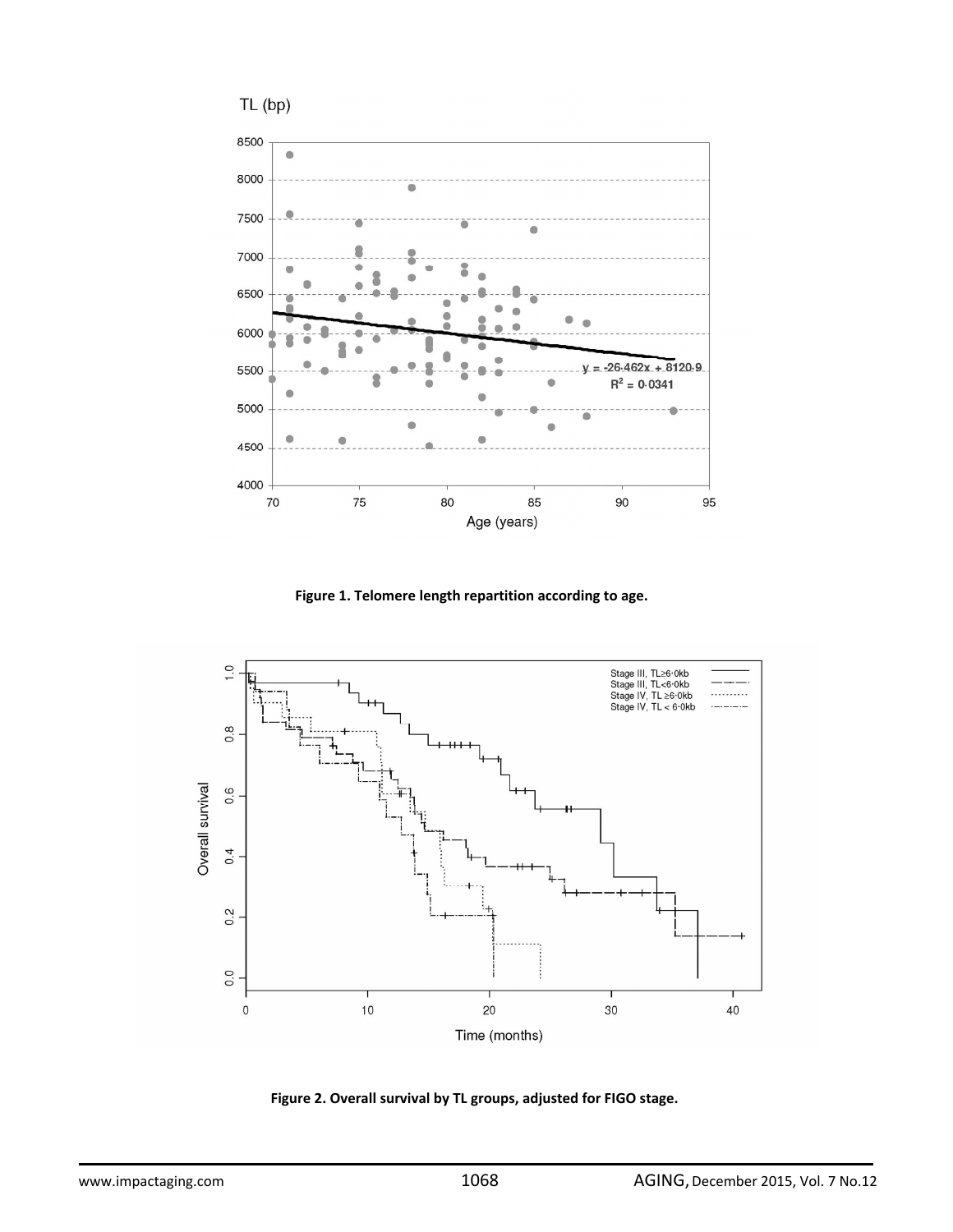|                                              | N of patients $(\% )$ |
|----------------------------------------------|-----------------------|
| Median age in years (range)                  | 78 (70-93)            |
| $\geq 80$ years                              | 44 $(40.3)$           |
| Performance status (ECOG) $\geq$ 2           | 51 $(46.8)$           |
| Tumor assessment                             |                       |
| FIGO stage IV                                | 38(34.9)              |
| Complete primary cytoreduction               | 18(16.5)              |
| Geriatric assessment                         |                       |
| $\geq$ 3 comorbidities                       | 26(23.9)              |
| N comedications                              |                       |
| $1 - 3$                                      | 32(29.4)              |
| $4 - 6$                                      | 44 $(40.4)$           |
| >7                                           | 30(27.5)              |
| Functional assessment                        |                       |
| ADL score $\leq 6$                           | 60(55.0)              |
| IADL score <25                               | 76(69.7)              |
| Nutritional assessment                       |                       |
| Albuminemia $\langle 35 \text{ g/L} \rangle$ | 64(58.8)              |
| BMI $\leq$ 21 kg/m <sup>2</sup>              | 24(22.0)              |
| Lymphocyte count $\leq 1$ G/L                | 27(24.8)              |
| Psychocognitive assessment                   |                       |
| MMS score $\leq$ 25                          | 32(29.4)              |
| $HADS$ score $>14$                           | 40 $(36.7)$           |
| GDS score $>10$                              | 39(35.6)              |

**Table 1. Patient and disease characteristics and geriatric assessment**

ADL: Activities of Daily Living; IADL: Instrumental Activities of Daily Living; BMI: Body Mass Index; ECOG: Eastern Cooperative Oncology Group; GDS: Geriatric Depression Scale; HADS: Hospital Anxiety and Depression Scale; MMS: Mini-Mental Scale

## **Correlation between TL distribution and overall survival**

A survival analysis using Cox proportional hazards was conducted in order to evaluate the impact of telomere length on survival (Figure 2). Reasons for death were the most frequently related to cancer progression (105 patients), 2 patients died from treatment toxicity (septic shock), 4 from other reasons (colic perforation: 1; pulmonary embolism: 1, suspicion of pulmonary embolism: 1, major depression and denutrition: 1). After adjustment on FIGO stage (IV versus III), TL less than 6·00 kb was identified as a risk factor for premature death, with an HR of 1·57 (95%CI: 0·98 to 2·51**,** *P=*0·06). This pejorative trait staid robust in different models including FIGO stage and age  $[HR =$ 1.58 (95%CI:  $0.99$  to 2.53, P=0.06)], FIGO stage and  $GVS \ge 3$  [HR = 1.56 (95%CI: 0.97 to 2.49, P=0.07)]

and FIGO stage,  $GVS \ge 3$  and age  $HIR = 1.57 (95\% CI$ :  $0.98$  to  $2.53$ ,  $P=0.06$ )] (Supplementary table 1).

### **A tendency towards correlation between TL and geriatric vulnerability parameters**

We then tested the correlation between TL groups and geriatric vulnerability groups using the Geriatric Vulnerability Score [11]. Patients displaying at least three geriatric vulnerability parameters had a 2·94-fold higher risk of mortality in a univariate analysis (95%CI 1.79-4.84,  $P \leq 0.0001$  and this was 2.89-fold in a multivariate analysis after adjustment for FIGO stage (95%CI 1·74-4·78, *P*<0·0001). Despite the absence of a significant correlation with patients' characteristics except age (Supplementary table 2) and any of the individual geriatric vulnerability parameters, TL groups and geriatric vulnerability groups showed a tendency towards correlation  $(P=0.08, \text{Table 3}).$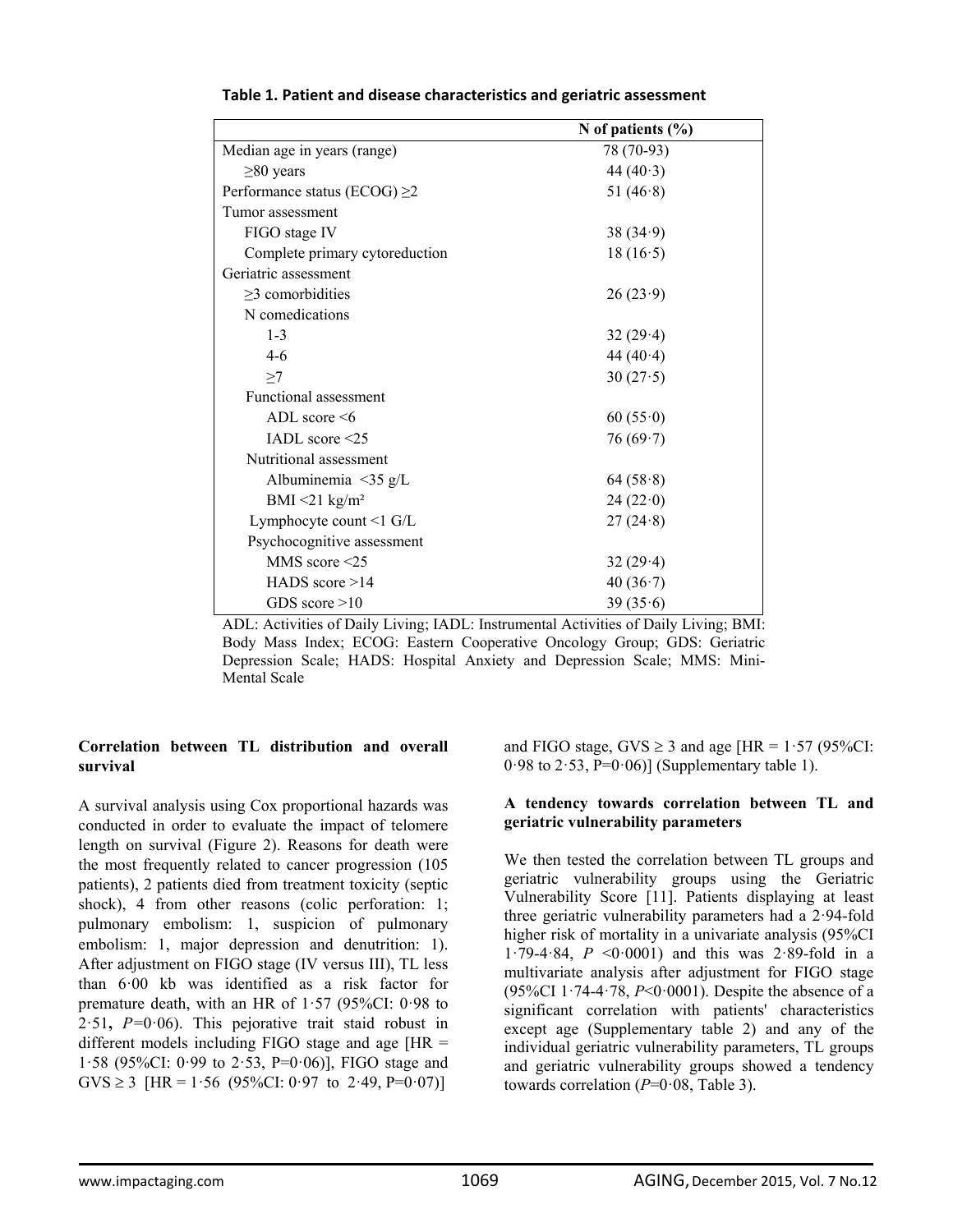|              | Telomere length                                                   | Odds ratio for<br>treatment<br>completion<br>(95%CI)                             | P-value                      | Hazard ratio for death<br>$(95\%CI)$<br>(adjusted for FIGO<br>stage)             | $P-$<br>value                |
|--------------|-------------------------------------------------------------------|----------------------------------------------------------------------------------|------------------------------|----------------------------------------------------------------------------------|------------------------------|
| TL mean      | $6.05$ kb                                                         | $0.56(0.22-1.27)$                                                                | 0.15                         | $1.42 (0.88 - 2.29)$                                                             | 0.15                         |
| TL median    | $6.00 \text{ kb}$                                                 | $0.50(0.21-1.2)$                                                                 | 0.11                         | $1.57(0.98-2.51)$                                                                | 0.06                         |
| TL quartiles |                                                                   | $1.50 (1.01 - 2.23)$                                                             | 0.04                         | $0.82(1.67-1.01)$                                                                | 0.07                         |
|              | $<$ 5.77 kb<br>$5.77 - 6.06$ kb<br>$6.06 - 6.54$ kb<br>$>6.54$ kb | $0.36(0.15-0.87)$<br>$1.60(0.54-4.74)$<br>$1.28(0.46-3.58)$<br>$2.08(0.65-6.67)$ | 0.02<br>0.38<br>0.64<br>0.19 | $1.49(0.91-2.44)$<br>$1.02(0.59-1.77)$<br>$0.97(0.55-1.72)$<br>$0.62(0.34-1.14)$ | 0.12<br>0.94<br>0.91<br>0.12 |

**Table 2. Association between telomere length parameters and patient outcomes**

**Table 3. TL repartition of vulnerability criteria and clinical end points between**

|                                             | <b>Observed risk:</b> |               |         |
|---------------------------------------------|-----------------------|---------------|---------|
|                                             | short/long telomere   | 95% CI        | P-value |
|                                             | group                 |               |         |
| Treatment completion                        | 0.36                  | $0.15 - 0.87$ | 0.020   |
| Serious Adverse Events                      | 2.69                  | $1.17 - 6.19$ | 0.019   |
| Unplanned hospital admissions               | 2.14                  | $0.92 - 4.95$ | 0.076   |
| Grade $\geq$ 3 non-hematological toxicity   | 2.04                  | $0.88 - 4.71$ | 0.095   |
| Grade $> 3$ hematological toxicity          | 1.32                  | $0.58 - 3.00$ | 0.51    |
| <b>Geriatric vulnerability parameters :</b> |                       |               |         |
| ADL score $\leq 6$                          | 1.78                  | $0.77 - 4.12$ | 0.17    |
| IADL score $\leq$ 25                        | 1.31                  | $0.53 - 3.22$ | 0.56    |
| HADS score $>14$                            | 1.89                  | $0.82 - 4.33$ | 0.13    |
| Albuminemia <35 g/L                         | 1.27                  | $0.55 - 2.90$ | 0.57    |
| Lymphocytes $\leq 1 \times 10^9$ /L         | 1.76                  | $0.71 - 4.36$ | 0.22    |
| Geriatric vulnerability score               |                       |               |         |
| $GVS \ge 3$                                 | 2.06                  | $0.90 - 4.70$ | 0.08    |

## **DISCUSSION**

This analysis was planned as an ancillary study in the prospective multicentric Elderly Woman GINECO Trial 3. The working biological hypothesis - identifying TL as a putative prognostic biomarker in elderly cancer patients - was based on the pooled results of two prior studies, Elderly Woman GINECO Trials 1 and 2. In a retrospective multivariate analysis of overall survival (OS), several factors - FIGO stage IV, use of paclitaxel, age, emotional disorders and lymphopenia - were significantly associated with an increased risk of premature death ([10] and unpublished data). Moreover, a significant correlation was also shown between emotional disorders and lymphopenia. TL shortening, previously shown to correlate with age [13,14], lifestyle stress [15] and survival [10], is considered to be both an actor and a witness of the pathologic aging process. The myeloid skewing of hematological progenitors that accompanies aging [16] and telomere dysfunction [17,18] could explain why there is an increasing amount of clinical data proposing lymphopenia as a marker of pathologic aging [19].

In previous epidemiological cohorts, a correlation was observed between TL and lifespan [8,20,21], aging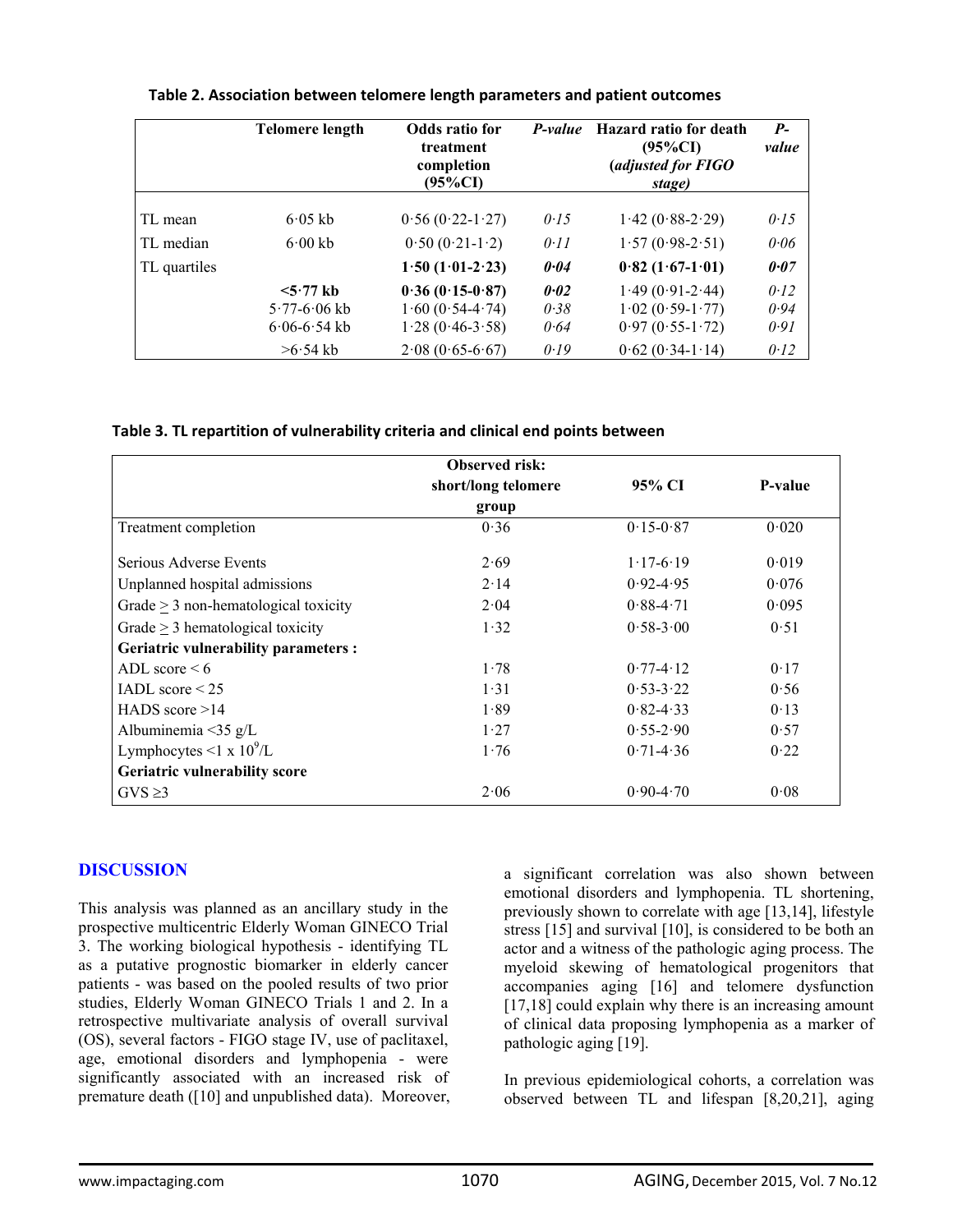associated diseases [7], and OS in healthy subjects [22]. These findings are of limited clinical use since associations only appear when large cohorts are investigated and the predictive value on an individual basis is poor. TL in blood leucocytes has also gained considerable interest as a potential biomarker of cancer risk, and direct measurement of TL and telomerase activity in tumors are considered to be cancer prognosis markers [23, 24].

To our knowledge, this study is the first to investigate the impact of TL on treatment feasibility as an individual risk factor. In spite of a relatively small patient sample size (111 patients), we were able to control several putative biased errors typically associated with TL measurement in clinical trials [25- 27]. All patients were female, post-menopausal, almost exclusively Caucasian and fell into a narrow age bracket (70 to 93 years). According our biologic working model, the impact of TL shortening was expected to be challenged by the competition between tumor-related and host-related covariates on patients' outcomes. Due to the context of the trial, the study did not include any external reference, as for example TL samples from non-cancer elderly patients, that would have evaluated the impact of the tumor itself on TL.

Despite these constraints, in this particular oncologic context of ovarian cancer, our results reveal a clear correlation between TL and patient immediate outcomes. Indeed, TL distribution identified a subgroup of elderly patients with short telomeres who have a lower probability of completing treatment and a higher risk of severe adverse events and unplanned hospitalization [28]. However, the translation to clinical practice of these results might be difficult for the following reasons. Firstly and as usually for TL analyses, the cut-off between short and long telomeres were made *a posteriori,* being highly dependent on the technical conditions and the population studied. Moreover, different cut-offs separated the immediate outcomes (treatment completion, severe adverse events, unplanned hospital admissions) and the risk of premature death. Secondly, TL remained less discriminating than the GVS, based on simple clinical tests and routine bioassays, for immediate outcomes and survival. Finally, TL was estimated using the gold standard technique, namely the mean length terminal restriction fragments. Even if this technique is highly feasible, it is time-consuming and difficult to implement in routine analysis. In this respect, many of large epidemiological cohort analyses have preferred an alternative method of TL estimation, namely quantitative PCR [29,30]. However, this alternative technique suffers from a number of technical

disadvantages, notably a high coefficient of variation and a lack of good reference standards, making it difficult to evaluate absolute TL [31]. Studies in mouse models have revealed that the number of dysfunctional telomeres is a more accurate factor than mean telomere length in the evolution of tissue pathology during aging [32]. Thus, evaluation of blood markers of dysfunctional telomeres [33] appear to be a promising method for telomere biology analysis in clinical trials [34, 35].

In conclusion, our study demonstrates a correlation between telomere length and patient outcomes in an oncogeriatric context [34]. This finding opens the way for future work aimed at identifying telomere biomarkers which can be implemented in routine practice for outcome prediction as well as on the evaluation of the impact of cancer treatment - mainly chemotherapy - on biomarkers of aging.

# **MATERIALS AND METHODS**

Study design. The Elderly Woman GINECO Trial 3 was an open-label phase II multicentric trial approved by the Independent Ethics Committee of Lyon University Hospital (EUDRACT No. 2006-005504-13). The study design, population and assessments have been described elsewhere [1]. Written informed consent was obtained from each patient and included authorization for collection of a blood sample for TL measurement. Patients were treated with up to six cycles of carboplatin AUC5 (5 mg/mL/min for 30 min every 3 weeks). In this ancillary study, TL at inclusion was evaluated, along with the impact of TL on patient outcome and the correlation between TL and geriatric covariates.

Patient population. Eligible patients were  $\geq 70$  years old, with a life expectancy  $\geq$ 3 months, and histologically or cytologically proven epithelial FIGO stage III-IV ovarian cancer. Cytology consistent with ovarian cancer was considered sufficient if associated with both a CA125 rise and a radiological pelvic mass. Patients were considered ineligible if they had any prior malignancy except basal cell carcinoma or carcinoma *in situ* of the cervix or urinary bladder, prior chemo- or radiotherapy, serious medical or psychiatric illness that might affect treatment, major disturbance of hepatic parameters (alanine aminotransferase or aspartate aminotransferase >3 times the upper limit of normal, total bilirubin >2 times the upper limit of normal), severe renal insufficiency (creatinine clearance <30 mL/min), or abnormal hematological parameters (neutrophils <1·5 x  $10^9$ /L, platelets <100 x  $10^9$ /L). Patients with planned interval debulking surgery were also excluded.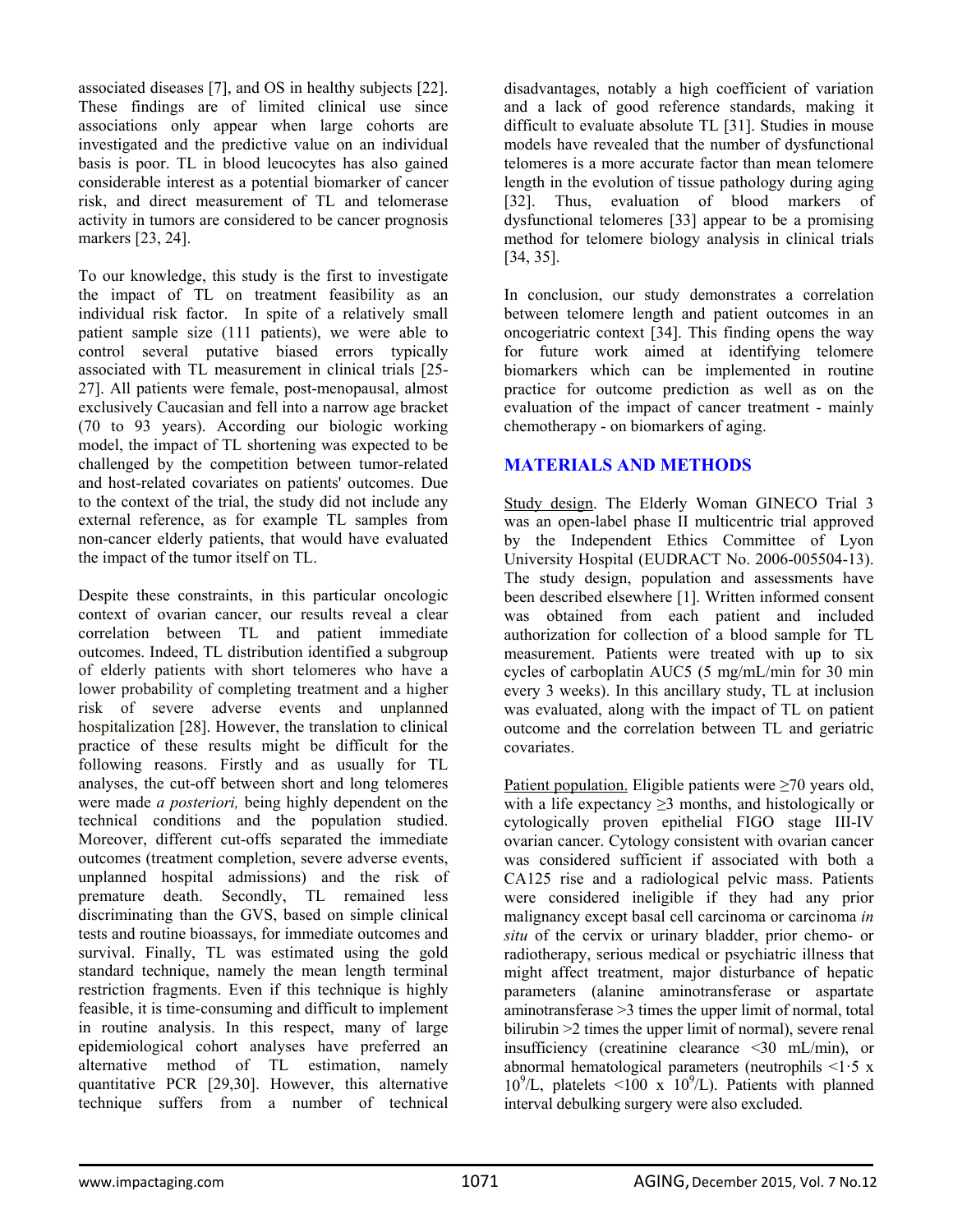Assessments. A multidimensional pre-inclusion geriatric assessment was performed at baseline. Data concerning the patient's medical charts, nutrition, functionality and an extensive psychocognitive assessment were collected, including comorbities, comedications, body mass index (BMI), serum albumin levels, and functional scores for Activities of Daily Living (ADL), Instrumental ADL (IADL), Geriatric Depression Scale (GDS), Hospital Anxiety and Depression Scale (HADS), and the Mini-Mental Scale (MMS).

Patient outcomes of treatment completion rate (defined as receiving six courses of chemotherapy without premature discontinuation for death, treatment toxicity or tumor progression), survival, serious adverse events, unplanned hospital admissions, and grade  $\geq$ 3 toxicities were recorded.

The GVS was calculated for each patient as described previously [11]. This score is the addition of the following geriatric vulnerability parameters: ADL score  $\leq 6$ , IADL score  $\leq 25$ , HADS score  $\geq 14$ , albuminemia  $\leq$ 35 g/L, and lymphopenia  $\leq$ 1 x 10<sup>9</sup>/L.

Measurement of telomere length. A blood sample was collected at inclusion. DNA extraction was performed within 14 days using the PAXgene Blood DNA System (PreAnalytix GmbH, Hombrechtikon, Switzerland) according to the manufacturer's instructions. DNA integrity was assessed by electrophoresis on 1·0% agarose gels. DNA samples (4µg) were digested overnight with the restriction digest set Hinf1 (33 U) /Rsa1 (33 U) (New Englands Biolabs, France) and resolved using field inversion electrophoresis (FIGE) on FIGE Mapper System (Bio-Rad Life Science, France). Briefly, samples were precipited, resuspended in 12µl of H20 and run on 1% pulse field grade agarose gel (20cm x 13cm) containing 0·5X TBE at room temperature for 13h. The switch time ramp was between 0·1 and 0·5s (linear shape) with forward and reverse voltages of 160 and 100 V, respectively. A combination of two DNA molecular weight size standards was run on each gel : l Mix Marker 19 that spans  $48.5 - 1.5kb$ and MassRuler<sup>™</sup> DNA Ladder mix that spans  $10 -$ 0·08kb (Thermo Scientific Molecular Biology Inc., France) and used to establish a standard curve (molecular size as a function of migration distance). Digested DNA were blotted to N+ Hybond membrane (GE Healthcare, France) by capillary transfer using SCC 20× transfer buffer and then UV cross-linked. Hybridization was carried out overnight at 65°C in hybridization buffer (0·5M NaPO4 pH7·2, 7% SDS, 0·1% BSA, 1mM EDTA) containing a digoxigenin (DIG)-labeled probe specific for telomeric repeats (400

bp of repeated 5′-T2AG3-3′ motif). Membranes were then washed twice at room temperature in 2X SSC, 0·1% SDS (5min) and twice at 50°C in 0·2X SSC, 0·1% SDS (25min). Chemiluminescence detection was carried out according to TeloTAGGG Telomere Length Assay (Roche Applied Science, France) instructions. Telomeric Restriction Fragments (TRF) chemiluminescence signals were captured using a LAS-3000 Imager (FujiFilm Life Science, France) and images were processed using ImageJ software (http://rsb.info.nih.gov/ij/). The optical densities (OD) versus mean TRF length were calculated according to the formula  $(\Sigma \text{ ODi}/\Sigma \text{(ODi/MWi)})$ , where ODi is the chemiluminescent signal and MWi is the length of the TRF at position i ([13] and Supplementary figure 1). Measurements were performed on each sample at least twice in different gels and the mean was used for statistical analyses. Pearson's correlation coefficient for duplicates was  $0.74$ , with an average coefficient of variation for pair sets of 7·3%. The laboratory conducting the TL measurement was blinded to all patient characteristics.

Statistical analyses. The sample size of 110 patients was calculated on the basis of the primary objective of the main part of the study (to confirm the impact of psychogeriatric covariates on OS) as reported elsewhere [12]. TL was analyzed both as a continuous ordinal variable and a categorical variable. For the former analysis, non-parametric two-sample Wilcoxon ranksum tests were performed to evaluate the impact of TL on patient outcome. For the latter analysis, TL was transformed into quartiles, categorized into TL groups (shorter vs longer) and introduced as a dichotomous trait into linear regression models and Cox's proportional-hazards regression models. Different cutoffs were used based on the outcome under consideration. Survival curves were estimated using the Kaplan-Meier method and OS models were adjusted for FIGO stage (IV versus III). Odd ratios (ORs) and hazard ratios (HRs), 95% confidence intervals (CIs), and p values (P) were calculated. Analyses were performed using R statistical package (R Foundation for Statistical Computing, Austria) and Splus, version 6·2 (Insightful Corp., WA, USA).

## **ACKNOWLEDGEMENTS**

The authors would like to acknowledge Douglas Micheau-Bonnier, Nicolas Gane, and Benedicte Votan from the GINECO study office and the Delegation a la Recherche Clinique et a l'Innovation of the Hospices Civils de Lyon. We also thank the following investigators who participated in the trial: Pr. H. Cure (Institut Jean Godinot, Reims), Dr J. Salvat (Hopitaux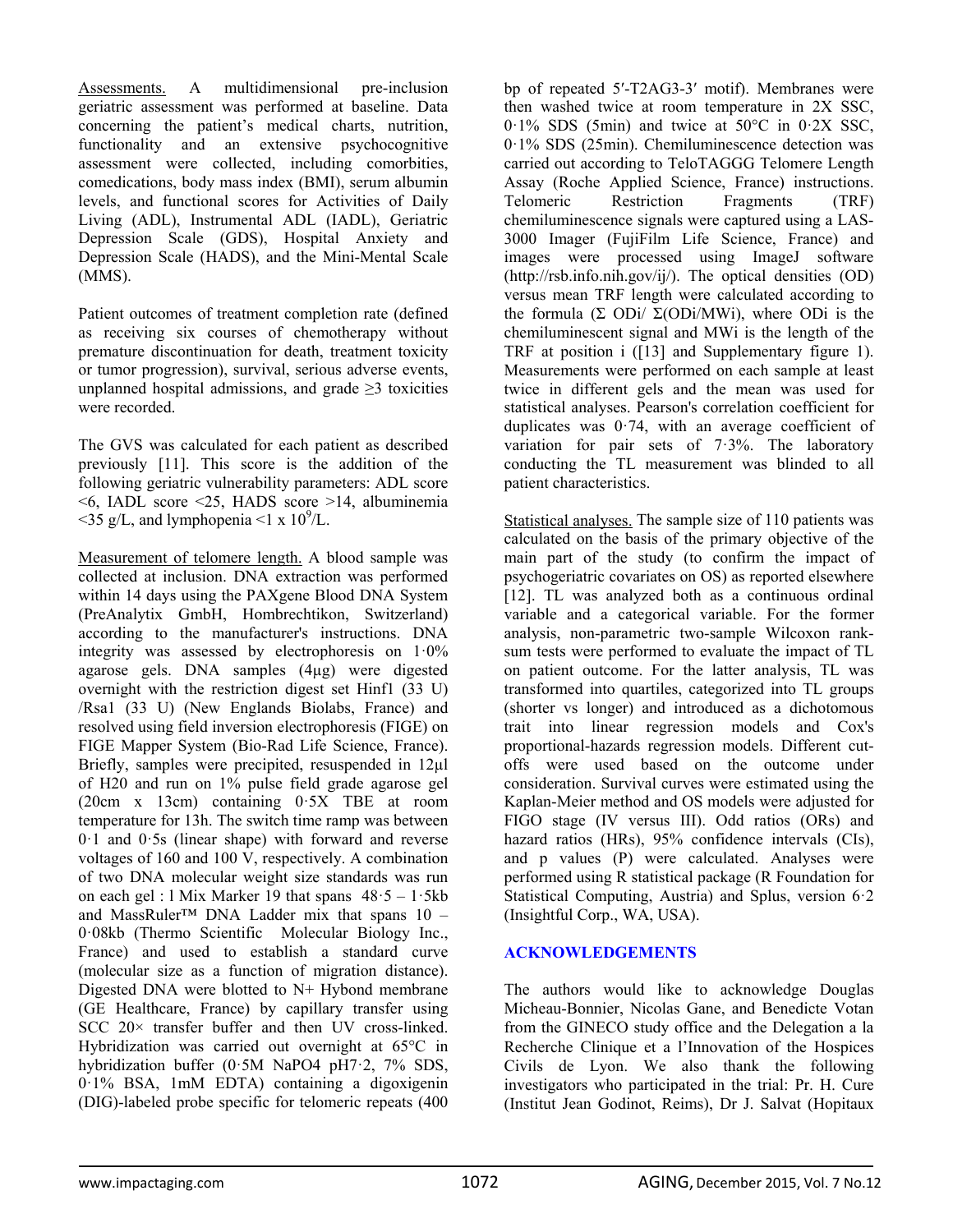du Leman, Thonon-les-Bains), Dr M. Combe (Centre Hospitalier du Mans, Le Mans), Dr. M.C. Kaminsky (Centre Alexis Vautrin-Brabois, Vandoeuvre-les-Nancy), Dr. I. Ray-Coquard (Centre Leon Berard, Lyon), Dr. G. Yazbek, (Institut Jean Godinot, Reims), Dr. J. Meunier (Centre Hospitalier Regional d'Orleans, Orleans), Dr. J. Cretin (Clinique Bonnefon, Ales), Dr. L. Chauvenet, (Hopital Hotel-Dieu, Paris), Dr J. Provencal (Centre Hospitalier de la region d'Annecy, Pringy), Dr. M. Fabbro (Hopital Arnaud de Villeneuve, Montpellier), Dr. M.N. Certain (Centre Hospitalier d'Auxerre, Auxerre), Dr. J.P. Guastalla (Centre Leon Berard, Lyon), Dr. S. Kalla (Groupe Hospitalier Saint-Joseph, Paris), Pr. J. Alexandre (Hopital Hotel-Dieu, Paris), Dr. E. Legouffe (Clinique de Valdegour, Nimes), Dr. F. Savinelli (Groupe Hospitalier Saint-Joseph, Paris), Dr. J.M. Tigaud (Hopital Hotel-Dieu, Paris), Dr. R. Largillier (Centre Azureen de Cancerologie, Mougins), Pr. O. Gisserot (Hopital d'Instruction des Armees Sainte-Anne, Toulon), Dr. C. Ligeza-Poisson (Clinique Mutualiste de l'Estuaire, Saint-Nazaire), Dr. G. Deplanque (Groupe Hospitalier Saint-Joseph, Paris), Dr. P. Deguiral (Clinique Mutualiste de l'Estuaire, Saint-Nazaire), Dr. E. Luporsi (Centre Alexis Vautrin-Brabois, Vandoeuvre-les-Nancy), Dr. F. Priou (Centre Hospitalier Departemental Les Oudairies, La Rochesur-Yon), Dr. F. Rousseau (Institut Paoli Calmettes, Marseille), Dr. A. Le Rol (Hopital Perpetuel Secours, Levallois-Perret). We thank Sarah MacKenzie, PhD for language editing (funded by ARCAGY-GINECO).

#### **Funding**

This work was supported by research grants from the French Ministry of Health (Projet Hospitalier de Recherche Clinique) and La Fondation de France and promoted by the Hospices Civils de Lyon. EG Lab was supported by "La Ligue Nationale Contre le Cancer" (Équipe labellisée), the "Institut National du Cancer" (EG Lab: INCa, TELOFUN program) and the "Agence Nationale de la Recherche" (ANR, TELOREP program). CF held fellowships from "la Région Rhônes-Alpes", the "Association de Recherche contre le Cancer" and Astra-Zeneca.

#### **Conflict of interest statement**

The authors declare no conflicts of interest.

## **REFERENCES**

**1.** Balducci L, Extermann M. Management of cancer in the older person: A practical approach. Oncologist 2000; 5:224‐237. **2.** Gilson E, Geli V. How telomeres are replicated. Nat Rev Mol Cell Biol 2007; 8:825‐838.

**3.** Ye J, Renault VM, Jamet K, Gilson E. Transcriptional outcome of telomere signalling. Nat Rev Genet 2014; 15:491‐503.

**4.** Risques RA, Arbeev KG, Yashin AI, Ukraintseva SV, Martin GM, Rabinovitch PS, Oshima J. Leukocyte telomere length is associated with disability in older u.S. Population. J Am Geriatr Soc 2010; 58:1289‐1298.

**5.** Yaffe K, Lindquist K, Kluse M, Cawthon R, Harris T, Hsueh WC, Simonsick EM, Kuller L, Li R, Ayonayon HN, Rubin SM, Cummings SR: Telomere length and cognitive function in community‐ dwelling elders: Findings from the health abc study. Neurobiol Aging 2011; 32:2055‐2060.

**6.** Epel ES, Merkin SS, Cawthon R, Blackburn EH, Adler NE, Pletcher MJ, Seeman TE. The rate of leukocyte telomere shortening predicts mortality from cardiovascular disease in elderly men. Aging (Albany NY) 2008; 1:81‐88.

**7.** Atzmon G, Cho M, Cawthon RM, Budagov T, Katz M, Yang X, Siegel G, Bergman A, Huffman DM, Schechter CB, Wright WE, Shay JW, Barzilai N, Govindaraju DR, Suh Y. Evolution in health and medicine sackler colloquium: Genetic variation in human telomerase is associated with telomere length in ashkenazi centenarians. Proc Natl Acad Sci U S A 2010; 1:1710‐1717.

**8.** Cawthon RM, Smith KR, O'Brien E, Sivatchenko A, Kerber RA. Association between telomere length in blood and mortality in people aged 60 years or older. Lancet 2003; 361:393‐395.

**9.** Freyer G, Geay JF, Touzet S, Provencal J, Weber B, Jacquin JP, Ganem G, Tubiana‐Mathieu N, Gisserot O, Pujade‐Lauraine E. Comprehensive geriatric assessment predicts tolerance to chemotherapy and survival in elderly patients with advanced ovarian carcinoma: A gineco study. Ann Oncol 2005; 16:1795‐ 1800.

**10.** Trédan O, Geay JF, Touzet S, Delva R, Weber B, Cretin J, Provencal J, Martin J, Pujade‐Lauraine E, Freyer G. Carboplatin cyclophosphamide or carboplatin pacitaxel in elderly with advanced ovarian cancer? Analysis of two consecutive trials from the gineco. Annals of Oncology 2007; 18:256‐262.

**11.** Falandry C, Weber B, Savoye A‐M, Tinquaut F, Tredan O, Sevin E, Stefani L, Savinelli F, Atlassi M, Salvat J, Pujade‐Lauraine E, Freyer G. Development of a geriatric vulnerability score in elderly patients with advanced ovarian cancer treated with first‐ line carboplatin: A gineco prospective trial. Ann Oncol 2013; 24:2808‐2813.

**12.** Harley CB, Futcher AB, Greider CW. Telomeres shorten during ageing of human fibroblasts. Nature 1990; 345:458‐460.

**13.** Counter CM: The roles of telomeres and telomerase in cell life span. Mutat Res 1996; 366:45‐63.

**14.** Epel ES, Blackburn EH, Lin J, Dhabhar FS, Adler NE, Morrow JD, Cawthon RM. Accelerated telomere shortening in response to life stress. Proc Natl Acad Sci U S A 2004; 101:17312‐17315.

**15.** Janzen V, Forkert R, Fleming HE, Saito Y, Waring MT, Dombkowski DM, Cheng T, DePinho RA, Sharpless NE, Scadden DT. Stem-cell ageing modified by the cyclin-dependent kinase inhibitor p16ink4a. Nature 2006; 443:421‐426.

**16.** Rudolph KL, Chang S, Lee HW, Blasco M, Gottlieb GJ, Greider C, DePinho RA. Longevity, stress response, and cancer in aging telomerase‐deficient mice. Cell 1999; 96:701‐712.

**17.** Ju Z, Jiang H, Jaworski M, Rathinam C, Gompf A, Klein C, Trumpp A, Rudolph KL. Telomere dysfunction induces environmental alterations limiting hematopoietic stem cell function and engraftment. Nat Med 2007; 13:742‐747.

**18.** Cretel E, Veen I, Pierres A, Binan Y, Robert P, Loundou AD, Baumstarck‐Barrau K, Hubert AM, Bongrand P, Heim M.